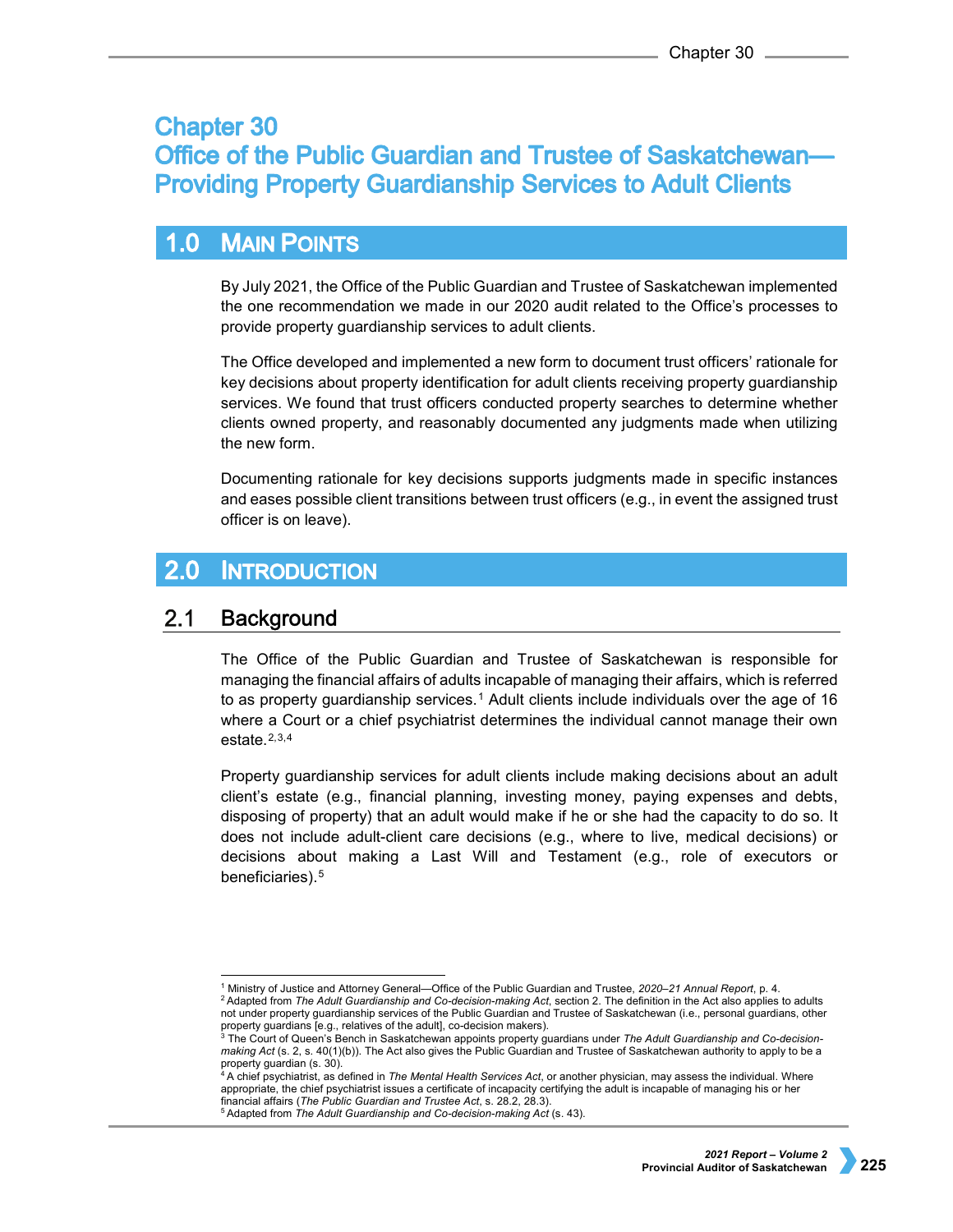In 2020–21, the Office served 6,455 clients (2019–20: 6,311 clients) of which 20% (2019– 20: 19%) comprised adult clients.[6](#page-1-0) As shown in **Figure 1**, the total number of adult clients under property guardianship fluctuates from year-to-year.

| As of March 31 | <b>Total # of Clients</b> | # of Adult Clients Under<br><b>Property Guardianship</b> | % Year-Over-Year Change in Adult<br><b>Property Guardianship Clients</b> |
|----------------|---------------------------|----------------------------------------------------------|--------------------------------------------------------------------------|
| 2017           | 6,221                     | 1.139                                                    | 1.2%                                                                     |
| 2018           | 6,205                     | 1.084                                                    | (4.8)%                                                                   |
| 2019           | 6,469                     | 1,155                                                    | 6.5%                                                                     |
| 2020           | 6,311                     | 1.203                                                    | 4.2%                                                                     |
| 2021           | 6,455                     | 1.263                                                    | 5.0%                                                                     |

# **Figure 1—Number of Total Clients and Adult Clients Under Property Guardianship as of March 31 from 2017 to 2021**

Source: Ministry of Justice and Attorney General—Office of the Public Guardian and Trustee, Annual Reports for Years 2017–21.

### $2.2<sub>2</sub>$ **Focus of Follow-Up Audit**

This chapter describes our first follow-up audit of management's actions on the recommendation we made in 2020.

In 2020, we assessed the Office of the Public Guardian and Trustee of Saskatchewan's processes to provide property guardianship services to adult clients. Our *2020 Report – Volume 1*, Chapter 9, concluded that the Office, other than the area we identified, had effective processes to provide property guardianship services to its adult clients. We made one recommendation.

To conduct this audit engagement, we followed the standards for assurance engagements published in the *CPA Canada Handbook—Assurance* (CSAE 3001). To evaluate the Office's progress toward meeting our recommendation, we used the relevant criteria from the original audit. The Office's management agreed with the criteria in the original audit.

To perform our follow-up audit, we discussed actions taken with the Office's management. We assessed the Office's processes by examining forms trust officers use to document rationale for key decisions in identifying adult clients' property. We tested a sample of adult clients' files (clients accepted since January 2020) to assess the operating effectiveness of the Office's processes.

## $3.0<sub>2</sub>$ **STATUS OF RECOMMENDATION**

This section sets out our recommendation including the status of the recommendation at July 22, 2021, and the Office's actions up to that date.

<span id="page-1-0"></span><sup>&</sup>lt;sup>6</sup> Adapted from information provided by the Office of the Public Guardian and Trustee of Saskatchewan.